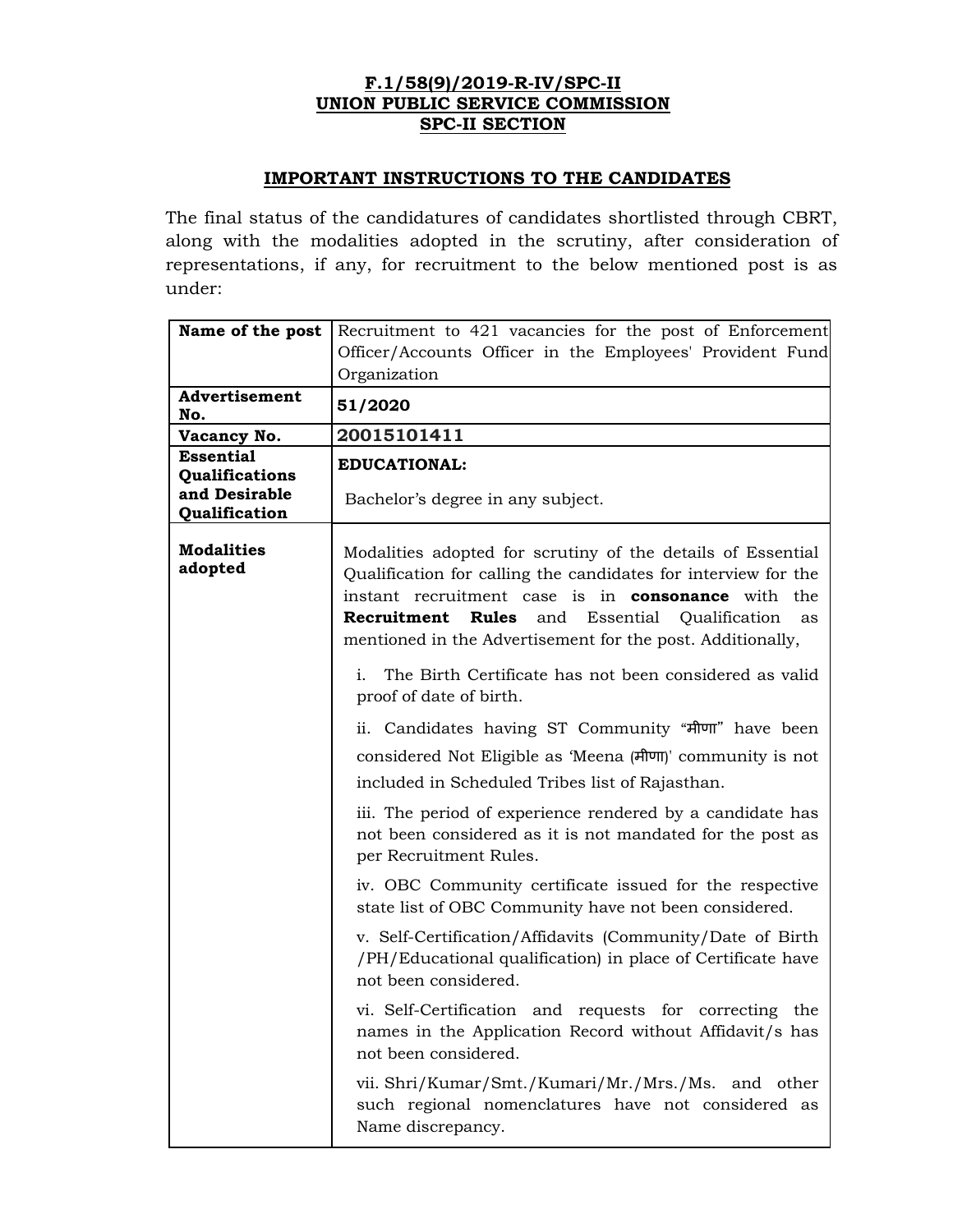|                   | Affidavits not addressing the discrepancy have<br>111V. |                      |                      |                       |                       |                      |  |
|-------------------|---------------------------------------------------------|----------------------|----------------------|-----------------------|-----------------------|----------------------|--|
|                   | not been considered.                                    |                      |                      |                       |                       |                      |  |
|                   | 0100134,                                                | 0100464,             | 0100568,             | 0102003,              | 0103126,              | 0104716,             |  |
| Roll Nos. of      | 0105772,                                                | 0115223,             | 0115319,             | 0115359,              | 0115744,              | 0201429,             |  |
| candidates short- | 0201493,                                                | 0202332,             | 0205305,             | 0205790,              | 0207335,              | 0211906,             |  |
| listed for        | 0212031,                                                | 0213319,             | 0214033,             | 0214759,              | 0215392,              | 0215623,             |  |
| Interview         | 0216052,                                                | 0217968,             | 0218088,             | 0219045,              | 0219134,              | 0219654,             |  |
|                   | 0220280,                                                | 0224731,             | 0231552,             | 0232836,              | 0234730,              | 0234774,             |  |
|                   | 0235049,                                                | 0237004,             | 0300173,             | 0300522,              | 0300788,              | 0300840,             |  |
|                   | 0301143,                                                | 0301334*,            | 0301871,             | 0303130,              | 0303159,              | 0303881,             |  |
|                   | 0303923,<br>0306774,                                    | 0305227,<br>0307113, | 0305507,<br>0307221, | 0305565,<br>0307657,  | 0306557,<br>0307817,  | 0306642,<br>0308037, |  |
|                   | 0308280,                                                | 0308809*,            | 0309281,             | 0309841,              | 0310852,              | 0310958,             |  |
|                   | 0312746,                                                | 0312790,             | 0313116,             | 0320947,              | 0321467,              | 0400152,             |  |
|                   | 0401703,                                                | 0413673,             | 0415319,             | 0416782,              | 0416993,              | 0419228,             |  |
|                   | 0420027,                                                | 0422093,             | 0422563,             | 0425940,              | 0430134,              | 0432356,             |  |
|                   | 0432518,                                                | 0500333,             | 0501480,             | 0501703,              | 0501942,              | 0501978,             |  |
|                   | 0502571,                                                | 0502753,             | 0502897,             | 0503152*,             | 0503584,              | 0506930,             |  |
|                   | 0507952,                                                | 0507968,             | 0508331,             | 0508764,<br>0601340,  | 0509168,              | 0509752,             |  |
|                   | 0510497,<br>0605598,                                    | 0600852,<br>0606020, | 0601259,<br>0606065, | 0607079,              | 0603661,<br>0607635,  | 0604662,<br>0611019, |  |
|                   | 0612406,                                                | 0617165*,            | 0617671,             | 0619913,              | 0622251,              | 0622831,             |  |
|                   | 0624208,                                                | 0625914,             | 0626136,             | 0626161,              | 0631573,              | 0632069,             |  |
|                   | 0632346,                                                | 0632789,             | 0634026,             | 0635825,              | 0635920,              | 0638001,             |  |
|                   | 0639324,                                                | 0639523,             | 0644170,             | 0644909,              | 0644922,              | 0645275,             |  |
|                   | 0700103,                                                | 0703096,             | 0707777,             | 0709038,              | 0710781,              | 0711223,             |  |
|                   | 0800028,                                                | 0800047,             | 0800048,             | 0800544,              | 0800754,              | 0800957,             |  |
|                   | 0800987,<br>0801834,                                    | 0801128,<br>0802047, | 0801253,<br>0802174, | 0801448,<br>0802274*, | 0801454,<br>0802737,  | 0801503,<br>0803023, |  |
|                   | 0803186,                                                | 0803507,             | 0803633,             | 0804269,              | 0804439,              | 0804534,             |  |
|                   | 0804591,                                                | 0804620,             | 0804770,             | 0804796,              | 0804937,              | 0805077,             |  |
|                   | 0805132,                                                | 0805138,             | 0805147,             | 0805505,              | 0805666,              | 0805703,             |  |
|                   | 0805768,                                                | 0806310*,            | 0806384,             | 0806629,              | 0807132,              | 0807139,             |  |
|                   | 0807429,                                                | 0807587,             | 0807941,             | 0808452,              | 0808709,              | 0809507,             |  |
|                   | 0809914,                                                | 0809928,             | 0810488,             | 0810520,              | 0810711,              | 0810879,             |  |
|                   | 0810934,                                                | 0811125,             | 0811574,             | 0812130,              | 0812247,              | 0812302,             |  |
|                   | 0812787,<br>0815125,                                    | 0812976,<br>0815466, | 0813378,<br>0815907, | 0813491,<br>0816685,  | 0813527,<br>0817507,  | 0814081,<br>0817755, |  |
|                   | 0818340,                                                | 0818920,             | 0819416.             | 0819715,              | 0819750,              | 0819761,             |  |
|                   | 0819974,                                                | 0820456,             | 0820733,             | 0820737,              | 0821293,              | 0821492*,            |  |
|                   | 0821586,                                                | 0821680,             | 0822093,             | 0822101,              | 0822506,              | 0823025,             |  |
|                   | 0823688,                                                | 0823732,             | 0824493,             | 0824641,              | 0824669,              | 0825380,             |  |
|                   | 0825779,                                                | 0825787,             | 0826089,             | 0826442,              | 0827417,              | 0827792,             |  |
|                   | 0828463,                                                | 0828983,             | 0829039,             | 0829085,              | 0829556,              | 0829898,             |  |
|                   | 0829918,                                                | 0830473,             | 0830580,             | 0830676,              | 0830739,              | 0830806,             |  |
|                   | 0831051,<br>0832889,                                    | 0831309,<br>0833181, | 0831623,<br>0833208, | 0832081,<br>0834039,  | 0832152,<br>0834246,  | 0832578,<br>0834326, |  |
|                   | 0834591,                                                | 0834986,             | 0835252,             | 0836009,              | 0836090,              | 0836274,             |  |
|                   | 0836602,                                                | 0836885,             | 0836994,             | 0837591,              | 0837650,              | 0838032,             |  |
|                   | 0838216,                                                | 0839626,             | 0839698,             | 0839838,              | 0839970,              | 0840285,             |  |
|                   | 0840345,                                                | 0840715,             | 0840811,             | 0841301,              | 0841710,              | 0841727,             |  |
|                   | 0841933,                                                | 0842009,             | 0842012,             | 0842267,              | 0843122,              | 0843189,             |  |
|                   | 0843540,                                                | 0844226,             | 0844321,             | 0844395,              | 0844452,              | 0844656,             |  |
|                   | 0845186,                                                | 0845463,             | 0845696,             | 0845824,              | 0845877,              | 0846151,             |  |
|                   | 0846162,<br>0847062,                                    | 0846411,<br>0847105, | 0846526,<br>0847141, | 0846577,<br>0847870,  | 0846609*,<br>0848286, | 0846943,<br>0848789, |  |
|                   | 0850143,                                                | 0850170,             | 0850803*,            | 0851170,              | 0851313,              | 0851352,             |  |
|                   | 0851460,                                                | 0851710,             | 0852491,             | 0852513,              | 0853049,              | 0853161,             |  |
|                   | 0853973,                                                | 0854100,             | 0854178,             | 0854387,              | 0854606,              | 0854851,             |  |
|                   | 0854865,                                                | 0855685,             | 0855891,             | 0855954,              | 0856639,              | 0856657,             |  |
|                   | 0856869,                                                | 0857013,             | 0857235,             | 0857858,              | 0858041,              | 0858292,             |  |
|                   | 0858447,                                                | 0858738,             | 0858924,             | 0859100,              | 0860002,              | 0860076,             |  |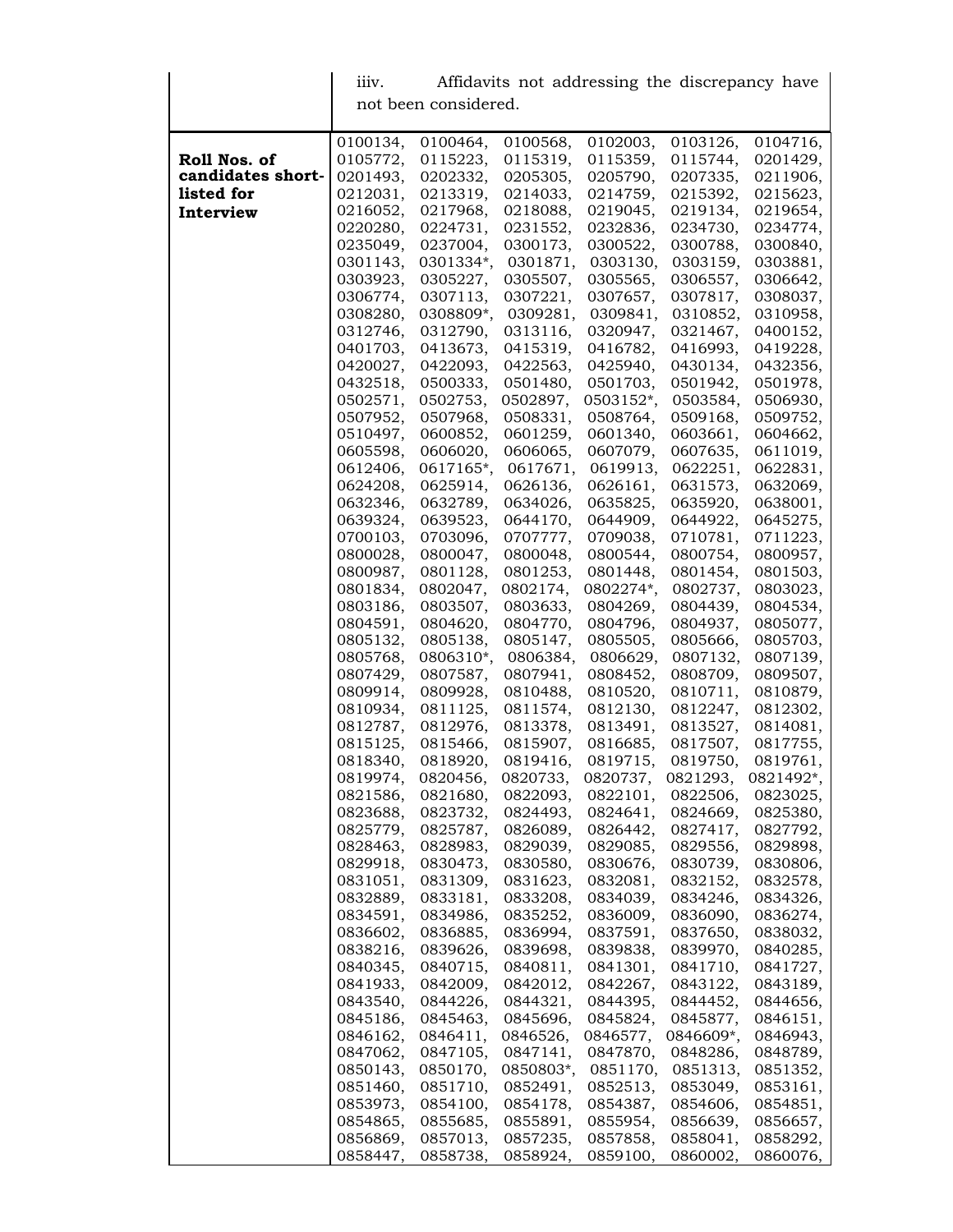| 0860251*, | 0860653,  | 0860854,  | 0860881, | 0861475,  | 0862325,    |
|-----------|-----------|-----------|----------|-----------|-------------|
| 0862352,  | 0863068,  | 0863446,  | 0863602, | 0863709.  | 0864385.    |
| 0865503,  | 0865841,  | 0865985,  | 0866332, | 0867282,  | 0867467,    |
| 0867489,  | 0868079,  | 0868362,  | 0869001, | 0869006,  | 0869256,    |
| 0869392,  | 0869393,  | 0869404,  | 0869423, | 0869439,  | 0869469,    |
| 0869501,  | 0869512,  | 0870009,  | 0870140, | 0870266,  | 0870386*,   |
| 0870464,  | 0870560,  | 0870726*, | 0870842, | 0871291,  | 0871465,    |
| 0871565,  | 0871611,  | 0872011,  | 0872201, | 0872315,  | 0872688,    |
| 0872895,  | 0872914*, | 0873101,  | 0873102, | 0873363,  | 0873574,    |
| 0874148,  | 0874335,  | 0874687,  | 0875044, | 0900376,  | 0901758,    |
| 0902879,  | 0903585,  | 0904544,  | 0904716. | 0905449,  | 0907319,    |
| 1000609,  | 1000614,  | 1002210,  | 1002982, | 1003064,  | 1004726,    |
| 1005921,  | 1006075,  | 1006182,  | 1007035, | 1007444,  | 1008058,    |
| 1008550,  | 1009036,  | 1011254,  | 1012475, | 1014750,  | 1014948,    |
| 1016204,  | 1016995,  | 1017612,  | 1020180, | 1020302,  | $1020677$ , |
| 1021216,  | 1021424,  | 1022911,  | 1023843, | 1024876,  | 1025970,    |
| 1027718,  | 1027769,  | 1028236,  | 1028552, | 1029299,  | 1030618,    |
| 1031476,  | 1032558,  | 1032658,  | 1034123, | 1034294,  | 1035414,    |
| 1036141,  | 1036540,  | 1037146,  | 1037442, | 1038862,  | 1038889,    |
| 1039678,  | 1040243,  | 1040691,  | 1040777, | 1100088,  | 1100381,    |
| 1100439,  | 1100851,  | 1101055,  | 1101388, | 1101453*, | 1102612,    |
| 1103123,  | 1103355,  | 1103819,  | 1104315, | 1104934,  | 1105001,    |
| 1105106,  | 1105750,  | 1106613,  | 1106658, | 1106727,  | 1109051,    |
| 1109253,  | 1110263,  | 1110910,  | 1111438, | 1111847,  | 1111876,    |
| 1112019,  | 1112060,  | 1112163*, | 1112373, | 1112650,  | 1112922,    |
| 1112955,  | 1113285,  | 1115106,  | 1115899, | 1116863,  | 1116912,    |
| 1118172,  | 1119642,  | 1119955,  | 1124719, | 1125122,  | 1126329,    |
| 1127799,  | 1127822,  | 1127973,  | 1128399, | 1128790,  | 1129684,    |
| 1129724,  | 1129813,  | 1130071,  | 1130247, | 1130420,  | 1130428,    |
| 1130712,  | 1131003,  | 1133230,  | 1133834, | 1134423,  | 1135937,    |
| 1136617,  | 1137800,  | 1140211,  | 1140379, | 1140762,  | 1141420,    |
| 1141662,  | 1141794,  | 1142160*, | 1142907, | 1143329,  | 1143393,    |
| 1143490,  | 1146305,  | 1200266,  | 1200408, | 1201883,  | 1205850,    |
| 1206665,  | 1207449,  | 1207489,  | 1210591, | 1212470,  | 1212637,    |
| 1301824,  | 1302070,  | 1302825,  | 1302901, | 1303621*, | 1303773,    |
| 1305437,  | 1305853,  | 1308593,  | 1310739, | 1313158,  | 1315094*,   |
| 1315122,  | 1315852,  | 1316939,  | 1317648, | 1317671,  | 1317802,    |
| 1322979,  | 1323019,  | 1324820,  | 1324863, | 1324985,  | 1326979,    |
| 1327354,  | 1400077,  | 1401280,  | 1401670, | 1403046,  | 1404462*,   |
| 1404749.  | 1404791,  | 1405439,  | 1405517, | 1405802*, | 1411757,    |
| 1416238,  | 1416355,  | 1417207,  | 1418008, | 1418203,  | 1420462     |
| 1420955,  | 1421004,  | 1501315,  | 1502550, | 1504490,  | 1505409,    |
| 1505874,  | 1506814,  | 1506896,  | 1507359, | 1507618,  | 1513994,    |
| 1515063,  | 1515333,  | 1515349,  | 1515469, | 1516901,  | 1517375,    |
| 1518135,  | 1520272,  | 1520308*, | 1520859, | 1523335,  | 1525834,    |
| 1526234,  | 1528135,  | 1528580,  | 1530984, | 1531159,  | 1531865,    |
| 1533203,  | 1534735,  | 1535002,  | 1536622, | 1537192,  | 1537665,    |
| 1538153,  | 1541001,  | 1541241*, | 1541843, | 1543185,  | 1543264*,   |
| 1600508,  | 1600592,  | 1700488,  | 1702000, | 1702591,  | 1703927,    |
| 1704669,  | 1705602,  | 1802941,  | 1900430, | 1900454,  | 1900594,    |
| 1901155,  | 1902032,  | 1902632,  | 1903856, | 1904641,  | 1906165,    |
| 1906205,  | 1906890,  | 1907203,  | 1907256, | 1907989,  | 1908124,    |
| 1908410,  | 1908570,  | 1908580,  | 2000021, | 2101764,  | 2102133,    |
| 2102400,  | 2103901,  | 2103994,  | 2104172, | 2104894,  | 2105793,    |
| 2105830,  | 2107921*, | 2110146,  | 2110207, | 2111109,  | 2111492,    |
| 2201839,  | 2202768,  | 2204467,  | 2208715, | 2208952,  | 2209178,    |
| 2209530,  | 2209661,  | 2209882,  | 2212305, | 2213791*, | 2217192,    |
| 2400350,  | 2400794,  | 2401353,  | 2401562, | 2402755,  | 2403317,    |
| 2404230,  | 2405656,  | 2405839,  | 2406365, | 2406557,  | 2409208,    |
| 2411216,  | 2601060,  | 2601362,  | 2603107, | 2603175,  | 2603989,    |
| 2604332,  | 2604923,  | 2605373,  | 2605857, | 2605886,  | 2608047,    |
| 2608688,  | 2609697*, | 2611102,  | 2611361, | 2611421,  | 2611580,    |
| 2613912,  | 2614988*, | 2615128,  | 2616261, | 2616433,  | 2618145,    |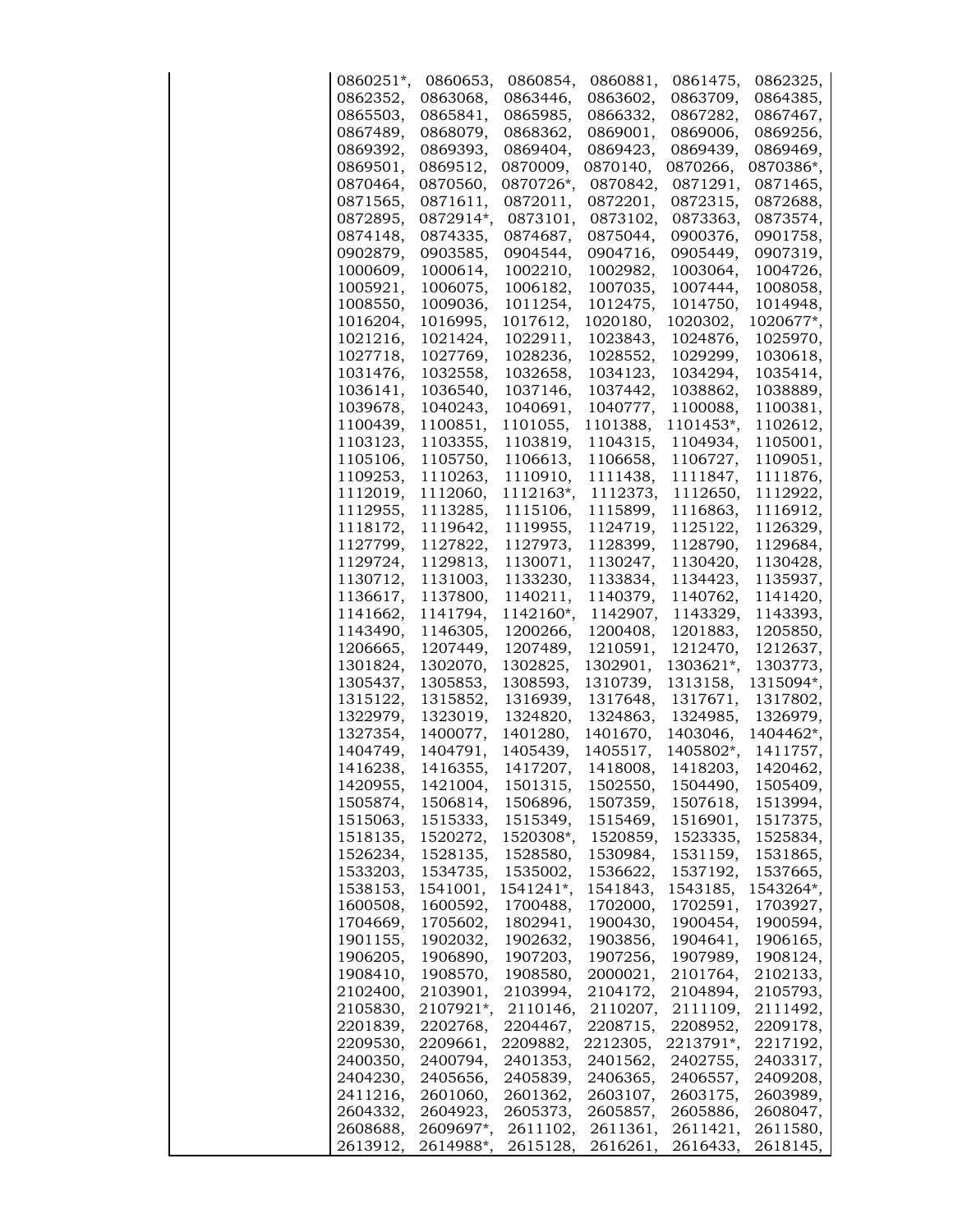| 2618165,  | 2619785,  | 2621570,  | 2622141, | 2622959,  | 2623673,  |
|-----------|-----------|-----------|----------|-----------|-----------|
| 2624002,  | 2624219,  | 2625043,  | 2625339, | 2626009,  | 2626593,  |
| 2626937.  | 2627856,  | 2628103,  | 2629133. | 2631073,  | 2632367,  |
| 2632999,  | 2633072,  | 2634247,  | 2634715, | 2634985,  | 2635175,  |
| 2635259,  | 2636095,  | 2637382*, | 2637791, | 2638186,  | 2638439,  |
| 3404387,  | 3404453,  | 3404850,  | 3407690, | 3410356,  | 3501056,  |
| 3501785,  | 3502087,  | 3504746,  | 3505351, | 3505358,  | 3506032,  |
| 3506554*, | 3507637,  | 3507866,  | 3508174, | 3508872,  | 3511531*, |
| 3512443,  | 3513379,  | 3513883,  | 3514558, | 3514578,  | 3514719,  |
| 3515470,  | 3515491,  | 3516195,  | 3518553, | 3518772,  | 3520081,  |
| 3520203,  | 3520806,  | 3520868,  | 3522253, | 3522534,  | 3523839,  |
| 3523991,  | 3524166,  | 3524178,  | 3524754, | 3527566,  | 3528675.  |
| 3529468,  | 3530115,  | 3530514,  | 3530787, | 3533337,  | 3533732,  |
| 3535631,  | 3535903,  | 3536494,  | 3536650, | 3536838,  | 3600112,  |
| 3601133,  | 3800102,  | 3800154,  | 3800202, | 3800205,  | 3800319,  |
| 3800506,  | 3800848,  | 3800894,  | 3801290, | 3902707,  | 3904404*, |
| 4004717,  | 4104140,  | 4104727,  | 4105551, | 4107093,  | 4107807,  |
| 4108027,  | 4108162,  | 4109613,  | 4111190, | 4111228,  | 4112833,  |
| 4113545,  | 4116736,  | 4118410,  | 4120790, | 4120812,  | 4125974,  |
| 4127830*, | 4127927,  | 4128029,  | 4131983, | 4200907,  | 4400555,  |
| 4400560,  | 4402110,  | 4402706,  | 4402782, | 4600427.  | 4900219,  |
| 4902046,  | 4903279,  | 4903699,  | 4906219, | 4909503,  | 4909831,  |
| 4912419,  | 4913050,  | 4914737,  | 5000864, | 5001825,  | 5002160,  |
| 5004278*, | 5005452,  | 5006248,  | 5100028, | 5100731,  | 5101161,  |
| 5101253,  | 5102785,  | 5102918,  | 5103807. | 5105120,  | 5105148,  |
| 5105536,  | 5107534,  | 5110703,  | 5110742, | 5111834,  | 5114040,  |
| 5200247,  | 5200378,  | 5200774,  | 5201061, | 5202592,  | 5202673,  |
| 5204710,  | 5205137,  | 5205189,  | 5205426, | 5206051,  | 5208102,  |
| 5208475,  | 5209116,  | 5209489,  | 5209992, | 5210746,  | 5211024,  |
| 5402962,  | 5403182,  | 5406032,  | 5408723, | 5411580,  | 5413695,  |
| 5414496,  | 5415822,  | 5600181,  | 5600528, | 5700161,  | 5700357,  |
| 5700400,  | 5700527,  | 5700730,  | 5700822, | 5800806,  | 5800864,  |
| 5801795,  | 5805485,  | 5808284,  | 5808842, | 5808903,  | 5809092,  |
| 5810492,  | 5810532,  | 5811048,  | 5811125, | 5811651,  | 5811693,  |
| 5813915,  | 5815567,  | 5816398*, | 5816907, | 5817679*, | 5817832,  |
| 5818315*, | 5818945,  | 5819016,  | 5819901, | 5819909,  | 5819985.  |
| 5901138,  | 5903347,  | 5903499,  | 5903540, | 5904153,  | 5904594,  |
| 5906350,  | 5906937.  | 5910312,  | 5910732, | 5912189,  | 5912770,  |
| 5912797,  | 5913382,  | 5913685,  | 5916735, | 5918255,  | 5919445.  |
| 5919777,  | 5921730,  | 5922478,  | 6000936, | 6001425,  | 6002264,  |
| 6002766,  | 6005118*  | 6005442,  | 6006163, | 6007037,  | 6007643,  |
| 6007848,  | 6008057,  | 6008375,  | 6008831, | 6009545,  | 6009927,  |
| 6010090,  | 6010740,  | 6011413,  | 6011444, | 6011467,  | 6011700,  |
| 6011859,  | 6012676,  | 6012752,  | 6101646, | 6102397,  | 6103667,  |
| 6104161,  | 6105619,  | 6106602,  | 6107063, | 6107084,  | 6107256,  |
| 6107392,  | 6109729,  | 6114405,  | 6114963, | 6115190,  | 6115205,  |
| 6116810,  | 6119898,  | 6119955,  | 6120329, | 6121627,  | 6121752,  |
| 6121922,  | 6122055,  | 6122166,  | 6122631, | 6122828,  | 6123073,  |
| 6123310,  | 6200445,  | 6200484,  | 6200583, | 6200590,  | 6200623,  |
| 6200627,  | 6300199,  | 6300517,  | 6300894, | 6301019,  | 6301162,  |
| 6301601,  | 6301960*, | 6302103,  | 6302453, | 6302457,  | 6302811,  |
| 6303180,  | 6303395,  | 6303520,  | 6303656, | 6303775*, | 6304094,  |
| 6304607,  | 6304873,  | 6305227,  | 6305381, | 6305675,  | 6307011,  |
| 6307339,  | 6308318,  | 6308338,  | 6309374, | 6309875,  | 6309933,  |
| 6310660,  | 6311655,  | 6312294,  | 6313117, | 6313464,  | 6313688,  |
| 6313933,  | 6314354,  | 6315469,  | 6315991, | 6316078,  | 6316563,  |
| 6317163,  | 6317488,  | 6317855,  | 6318799, | 6319022,  | 6319127,  |
| 6319185,  | 6319433,  | 6319760,  | 6319975, | 6320048,  | 6400885,  |
| 6401145,  | 6402130,  | 6403511,  | 6406711, | 6407396,  | 6408064,  |
| 6408137,  | 6410003,  | 6410625,  | 6411118, | 6411236,  | 6411294,  |
| 6411596,  | 6411889,  | 6414248,  | 6416946, | 6417057,  | 6417069,  |
| 6417324,  | 6420223,  | 6420495,  | 6421170, | 6421244,  | 6500151,  |
| 6500218,  | 6500591,  | 6501018,  | 6501271, | 6501511,  | 6501569,  |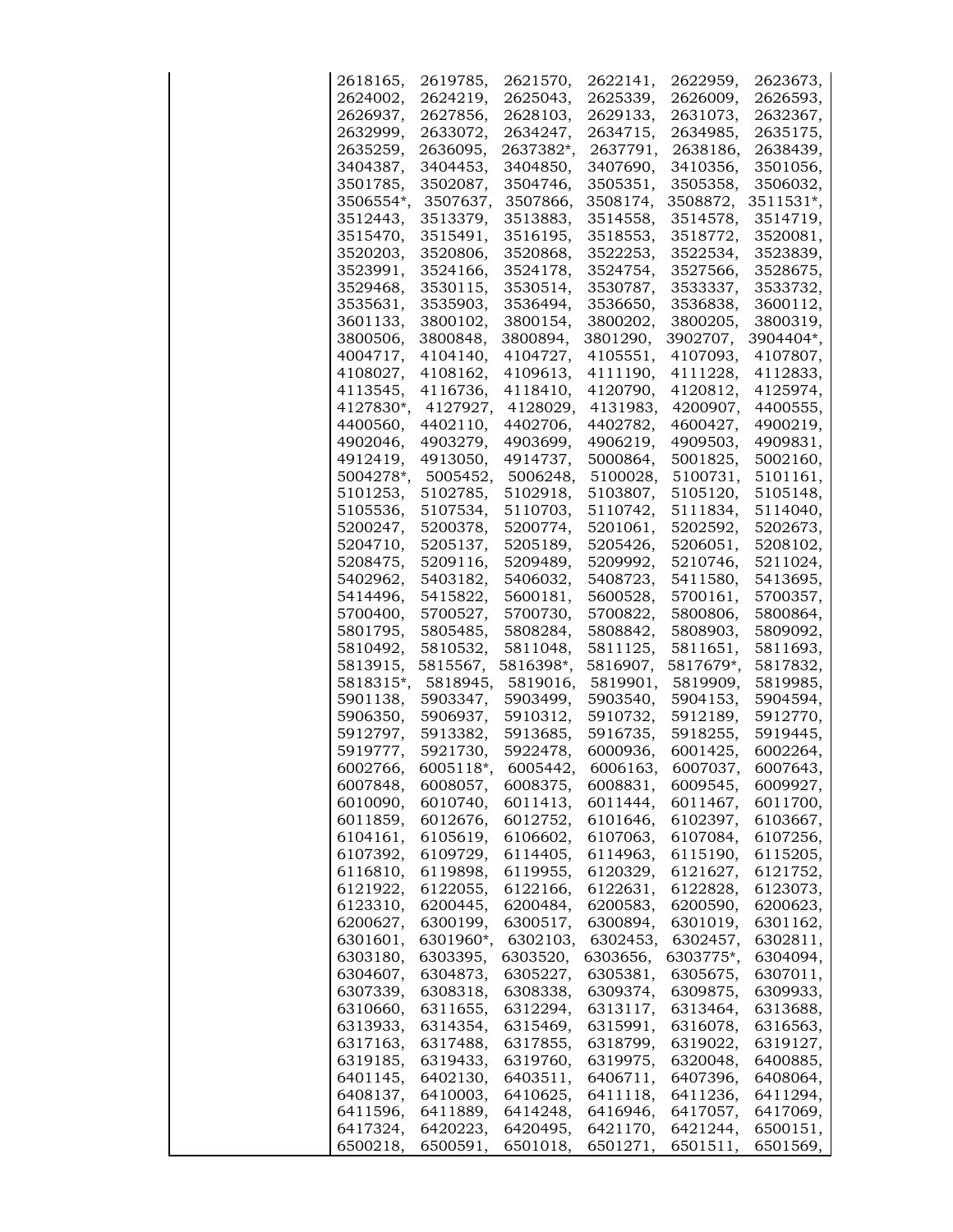|                  | 6501743,<br>6501865,                                     | 6501916,<br>6600163,<br>6502006*,<br>6502179,                                                                                                                                                                                                                                 |  |  |  |
|------------------|----------------------------------------------------------|-------------------------------------------------------------------------------------------------------------------------------------------------------------------------------------------------------------------------------------------------------------------------------|--|--|--|
|                  | 6600211,<br>6600382,                                     | 6600405,<br>6600993*,<br>6600436,<br>6600499,                                                                                                                                                                                                                                 |  |  |  |
|                  | 6601135*,<br>6601200,                                    | 6601311,<br>6601421,<br>6601446,<br>6601700,                                                                                                                                                                                                                                  |  |  |  |
|                  | 6601868,<br>6601905,                                     | 6601993,<br>6602217*,<br>6602005,<br>6602081,                                                                                                                                                                                                                                 |  |  |  |
|                  | 6602437,<br>6602587,                                     | 6602757,<br>6603065,<br>6603128,<br>6603167,                                                                                                                                                                                                                                  |  |  |  |
|                  | 6603453,<br>6604217,                                     | 6604283*,<br>6604381,<br>6604443,<br>6604495,                                                                                                                                                                                                                                 |  |  |  |
|                  | 6604550,<br>6604653,<br>6605400,<br>6605573,             | 6605058,<br>6605157,<br>6605252,<br>6605335,<br>6606386*,<br>6606141,<br>6606534,<br>6606893,                                                                                                                                                                                 |  |  |  |
|                  | 6607411,<br>6607045,                                     | 6607445,<br>6607447,<br>6607913*,<br>6608263,                                                                                                                                                                                                                                 |  |  |  |
|                  | 6700195,<br>6700324,                                     | 6700826,<br>6700985,<br>6701091,<br>6701109,                                                                                                                                                                                                                                  |  |  |  |
|                  | 6800143,<br>6800572,                                     | 6800800,<br>6900967,<br>6900989,<br>6901190,                                                                                                                                                                                                                                  |  |  |  |
|                  | 6902659,<br>6904231,                                     | 6905310,<br>6905663,<br>6906174,<br>6907244,                                                                                                                                                                                                                                  |  |  |  |
|                  | 6909387,<br>6909512,                                     | 6910877,<br>6913448,<br>7000656,<br>7000948,                                                                                                                                                                                                                                  |  |  |  |
|                  | 7001707,<br>7001212,                                     | 7001709,<br>7100924,<br>7101026,<br>7101817,                                                                                                                                                                                                                                  |  |  |  |
|                  | 7102203,<br>7102255,                                     | 7102430,<br>7103263,<br>7103357,<br>7103476,                                                                                                                                                                                                                                  |  |  |  |
|                  | 7103702,<br>7104078,<br>7105658,<br>7109565,             | 7105125,<br>7104344,<br>7104873,<br>7105440,<br>7111052,<br>7111152*,<br>7111322,<br>7111790,                                                                                                                                                                                 |  |  |  |
|                  | 7200058,<br>7200219,                                     | 7600030,<br>7700207,<br>7800159,<br>7801593,                                                                                                                                                                                                                                  |  |  |  |
|                  | 7801595,<br>7801954,                                     | 7802012,<br>7802709,<br>7803071,<br>7803185,                                                                                                                                                                                                                                  |  |  |  |
|                  | 7803407,<br>7900059,                                     | 7900179,<br>7900793,<br>7901558,<br>7902226,                                                                                                                                                                                                                                  |  |  |  |
|                  | 7903615,<br>7903688,                                     | 7904148,<br>7904594,<br>7904901*,<br>7905342,                                                                                                                                                                                                                                 |  |  |  |
|                  | 7905935,<br>7906681,                                     | 7910154,<br>7908354,<br>7908811,<br>7909390,                                                                                                                                                                                                                                  |  |  |  |
|                  | 7910180,<br>7910543,                                     | 7911698,<br>7911898,<br>7912442,<br>7913451,                                                                                                                                                                                                                                  |  |  |  |
|                  | 7913452,<br>7915337,                                     | 7915367,<br>7915447,<br>7916603,<br>7916745,                                                                                                                                                                                                                                  |  |  |  |
|                  | 7916805,<br>7917685,<br>8001672,                         | 8000351,<br>8000366,<br>8000611,<br>8001198,<br>8004279,<br>8004418,<br>8004453,                                                                                                                                                                                              |  |  |  |
|                  | 8002482,<br>8008573,<br>8008850,                         | 8008249,<br>8008911,<br>8008969,<br>8010420,<br>8012326,                                                                                                                                                                                                                      |  |  |  |
|                  | 8012617,<br>8015125,                                     | 8015179,<br>8015463,<br>8016007*,<br>8017761,                                                                                                                                                                                                                                 |  |  |  |
|                  | 8101369,                                                 | 8102188, 8102411, 8104972, 8108900, 8200345 &                                                                                                                                                                                                                                 |  |  |  |
|                  | 8200381                                                  |                                                                                                                                                                                                                                                                               |  |  |  |
|                  | DETAILED<br>APPLICATION FORM<br>NOT FINALLY<br>SUBMITTED | 0103780, 0108111, 0213617, 0600327,<br>0629392, 0700992, 0707508, 0802368,<br>0807897, 0823369, 0832213, 0843151,<br>0868700, 0872177, 1035574, 1121736,<br>1129482, 1200898, 1521657, 1536836,<br>2617018, 3403717, 3411874, 5906731,<br>6110832, 6301736, 6602258, 6607890, |  |  |  |
|                  |                                                          | 7100755 & 7900015                                                                                                                                                                                                                                                             |  |  |  |
|                  | LACKING                                                  |                                                                                                                                                                                                                                                                               |  |  |  |
|                  | <b>EDUCATIONAL</b>                                       |                                                                                                                                                                                                                                                                               |  |  |  |
|                  | QUALIFICATION -                                          | 0428533, 0839457, 2104158, 4905709,                                                                                                                                                                                                                                           |  |  |  |
|                  | <b>BACHELOR DEGREE</b>                                   | 6120046, 6308680, 6410281, 7904101 &                                                                                                                                                                                                                                          |  |  |  |
|                  | <b>COMPLETED AFTER</b>                                   | 7908773                                                                                                                                                                                                                                                                       |  |  |  |
|                  | CLOSING DATE OF                                          |                                                                                                                                                                                                                                                                               |  |  |  |
|                  | <b>APPLICATION</b>                                       |                                                                                                                                                                                                                                                                               |  |  |  |
|                  | OVER-AGED                                                | 6801860                                                                                                                                                                                                                                                                       |  |  |  |
|                  | <b>COMMUNITY</b>                                         |                                                                                                                                                                                                                                                                               |  |  |  |
|                  | <b>CERTIFICATE FOR</b>                                   |                                                                                                                                                                                                                                                                               |  |  |  |
|                  | CENTRAL LIST OF                                          | 0214083, 0818067 & 7908815                                                                                                                                                                                                                                                    |  |  |  |
|                  | OBCs NOT                                                 |                                                                                                                                                                                                                                                                               |  |  |  |
|                  | <b>SUBMITTED</b>                                         |                                                                                                                                                                                                                                                                               |  |  |  |
|                  |                                                          |                                                                                                                                                                                                                                                                               |  |  |  |
|                  | <b>MATRICULATION</b>                                     |                                                                                                                                                                                                                                                                               |  |  |  |
|                  | CERTIFICATE NOT                                          | 0636274 & 1200151                                                                                                                                                                                                                                                             |  |  |  |
| Roll Nos. of     | SUBMITTED (10TH                                          |                                                                                                                                                                                                                                                                               |  |  |  |
| candidates not   |                                                          |                                                                                                                                                                                                                                                                               |  |  |  |
|                  | CLASS)                                                   |                                                                                                                                                                                                                                                                               |  |  |  |
| short-listed for | DISCREPANCY IN                                           | 5205980                                                                                                                                                                                                                                                                       |  |  |  |